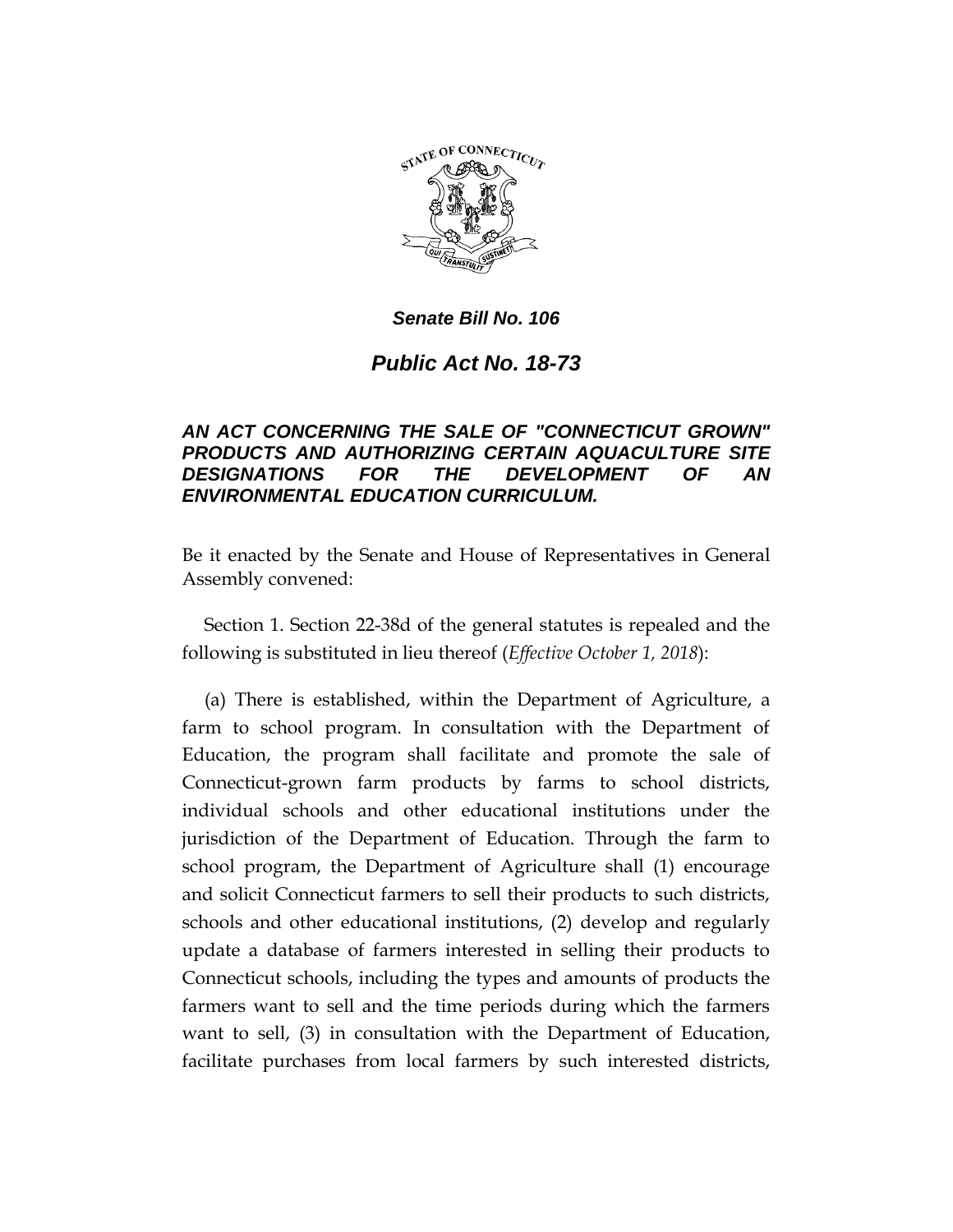#### *Senate Bill No. 106*

schools and other educational institutions, provided any person who sells any farm product as Connecticut-grown to such a district, school or educational institution shall offer proof to such district, school or educational institution that such farm product was produced in Connecticut, including, but not limited to, the name of the person or business that produced the farm product and the name and address of the farm where such farm product was produced, and (4) provide outreach and guidance to farmers concerning the value of and procedure for selling their products to such interested districts, schools and other educational institutions.

(b) The Department of Education, in consultation with the Department of Agriculture, school food service directors and interested farming organizations, shall (1) establish a week-long promotional event, to be known as Connecticut-Grown for Connecticut Kids Week, in late September or early October each year, that will promote Connecticut agriculture and foods to children through school meal and classroom programs, at farms, farmers' markets and other locations in the community, (2) encourage and solicit school districts, individual schools and other educational institutions under its jurisdiction to purchase Connecticut-grown farm products, (3) provide outreach, guidance and training to districts, parent and teacher organizations, schools and school food service directors concerning the value of and procedure for purchasing and incorporating into their regular menus Connecticut-grown farm products, (4) in consultation with the Department of Agriculture, arrange for local, regional and state-wide events where potential purchasers and farmers can interact, and (5) arrange for interaction between students and farmers, including field trips to farms and inschool presentations by farmers.

Sec. 2. (NEW) (*Effective from passage*) Notwithstanding any provision of the general statutes, the Commissioner of Agriculture may